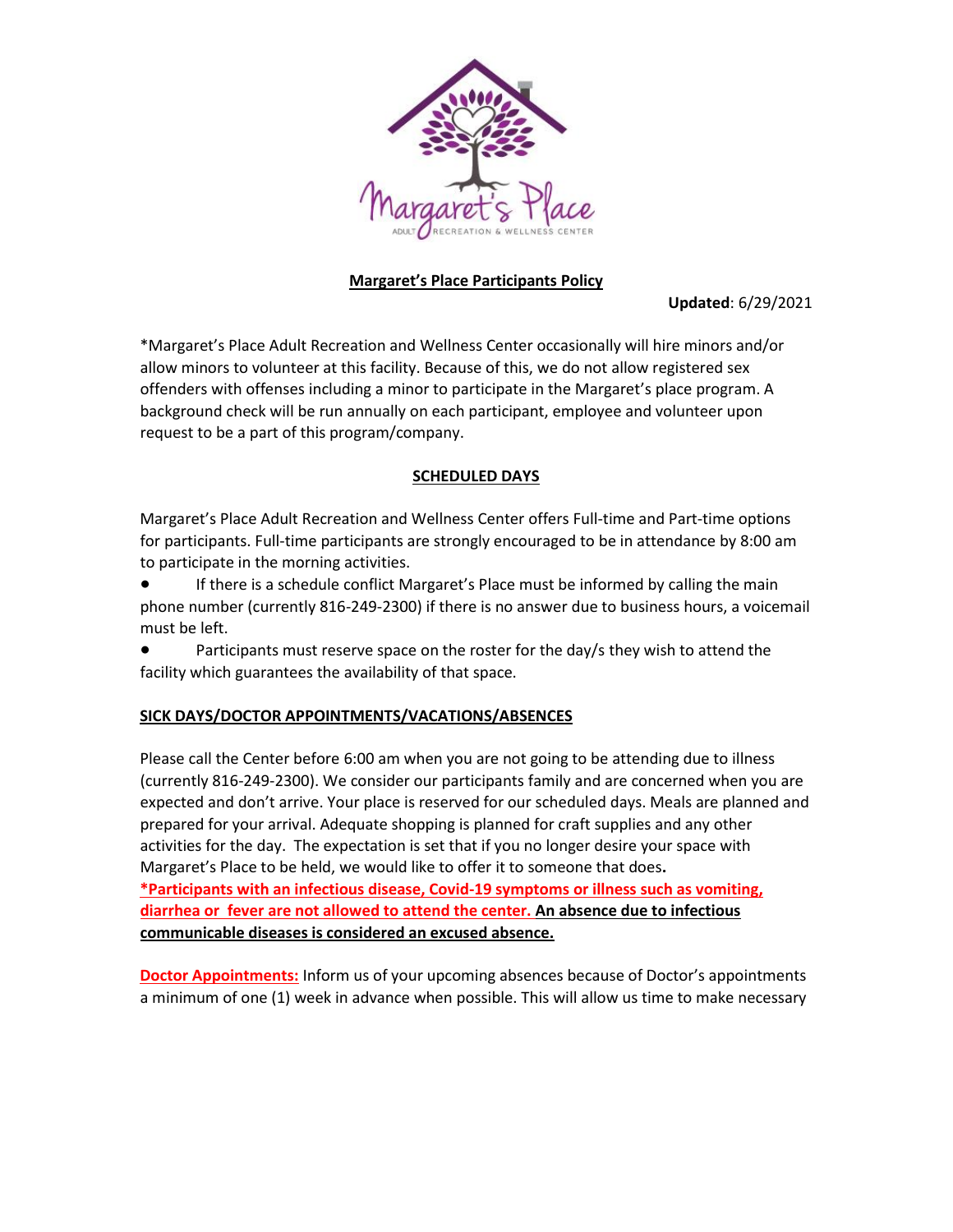

changes to the roster to plan for meals, snacks and pick-up and drop-off schedules. **Doctor's appointments are considered excused absences( with a doctor's note).**

**Vacation:** Inform Margaret's Place of your vacation plans a minimum of two (2) weeks before your scheduled vacation. **Vacations are considered excused absences.**

**Absences:** Space is limited at Margaret's Place Adult Recreation & Wellness Center therefore if absences become excessive your space will be given to a client who needs care and will use the space. If you do not inform the Center of your absences it makes it impossible for the Center to run smoothly. Services will be terminated to participants who are absent and do not follow the policy of informing the Center when absent**. If a participant does not adhere to his/her chosen schedule that is considered an unexcused absence (leaving early/late). Missed time can be made up in the same month and at that time it is considered excused.**

### **INCLEMENT WEATHER POLICY**

In case of winter weather someone from Margaret's Place will call you and let you know we are closed. We will be open for business UNLESS you receive a call or text from us stating we are closed. We will make every effort to reach you via call, text, voicemail and sometimes email. Please make sure you always keep updated contact information on file with us.

#### **TERMINATION OF CARE SERVICES**

If a client begins to require more care than Margaret's Place can provide, the participants will be notified that we can no longer offer our services.

Margaret's Place may terminate this contract at any time for any reason/s listed in the policy and procedure of the Center. The participants may cancel this contract at any time for any reason upon a 10 day written notice.

#### **PROBATION**

At any time that a participant has had excessive (3 or more) policy infractions resulting in write ups, Margaret's Place may invoke a probation/suspension period effective immediately which includes but is not limited to reducing the participants scheduled hours. The probation/suspension period will be set for 30 days. The probation period will be considered the last step before termination. This is an option per the Director's discretion.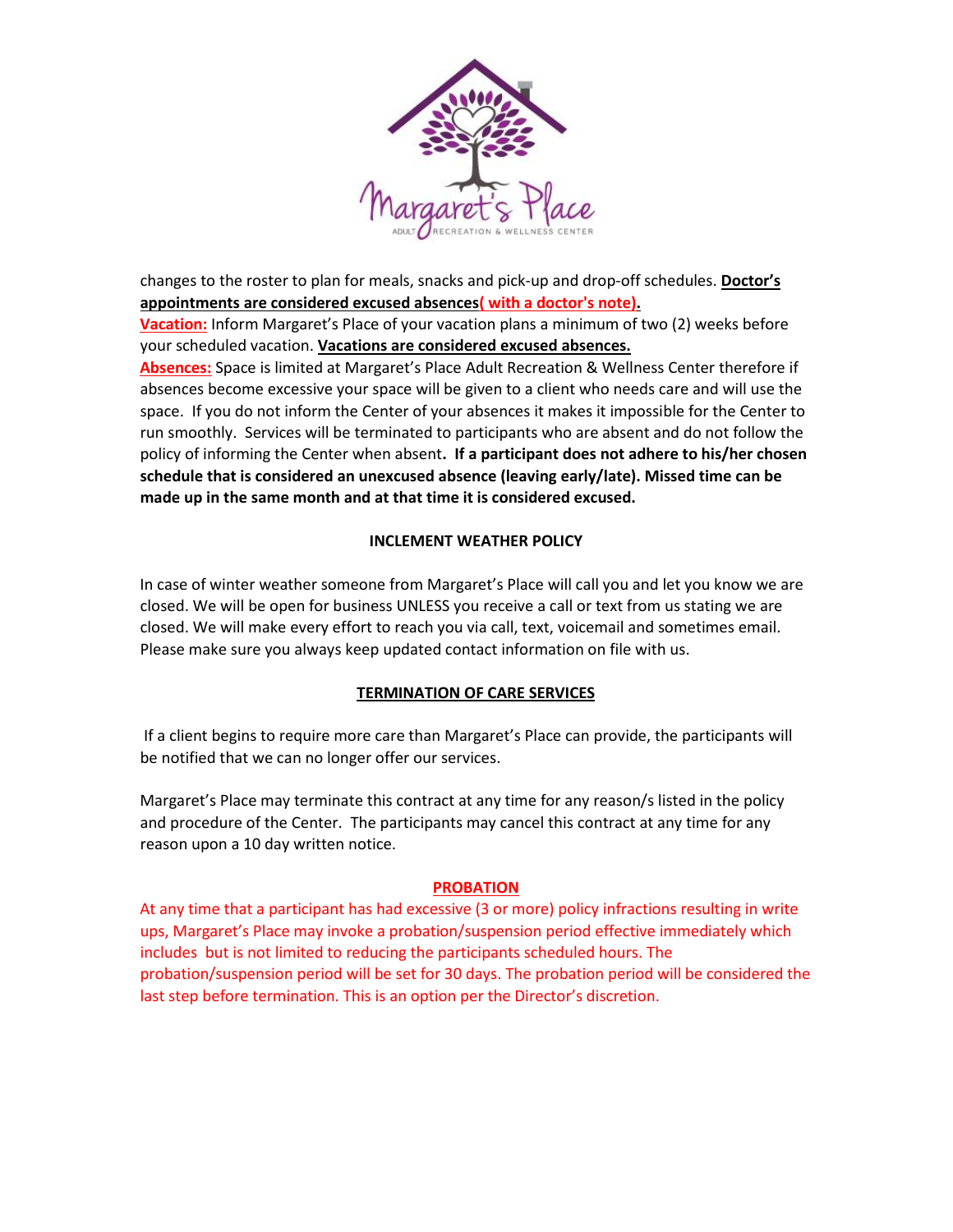

### **BEREAVEMENT**

Margaret's Place understands that losing a loved one can be extremely difficult and the need to grieve is very important. With that we allow 1 week bereavement as an excused absence for the loss of a loved one.

# **Services will be terminated to any client who:**

I Has unpaid fees or balances that they or the family are responsible for and for which arrangements for payment to Margaret's Place have not been made.

**Does not make timely payment for services rendered by Margaret's Place** 

Z Is belligerent or uncooperative on a regular basis.

**D** Displays unruly behavior.

**2** Is a flight risk.

Has a family member/caregiver who picks up the client and is continually late in the evening.

I is experiencing health problems that the family is not addressing in a timely manner.

I Is experiencing health problems that are beyond our scope of services.

X Does not consistently bring assistive safety devices.

**2 Have excessive absences** 

X Does not give adequate notice when planning on not attending.

2 Does not notify the center of nonattendance

 $\mathbb B$  Becomes unable to stand with moderate assistance while using a walker or cane

**Data is unable to self-administer medications** 

**I** is found on the sex offender registry containing offenses with minors

#### **Code of Conduct**

#### **Please initial**

\_\_\_\_\_The Margaret's Place building and grounds are a DRUG-FREE ENVIRONMENT. Use of Federal Illegal substances within the building or on the grounds of Margaret's Place will not be tolerated. Also, there is NO ALCOHOL USE tolerated within the building or on the Grounds of Margaret's Place. FIREARMS, WEAPONS, and EXPLOSIVES are also forbidden. Any infraction will be reported to the Police and can be reason for termination from the Margaret's Place program.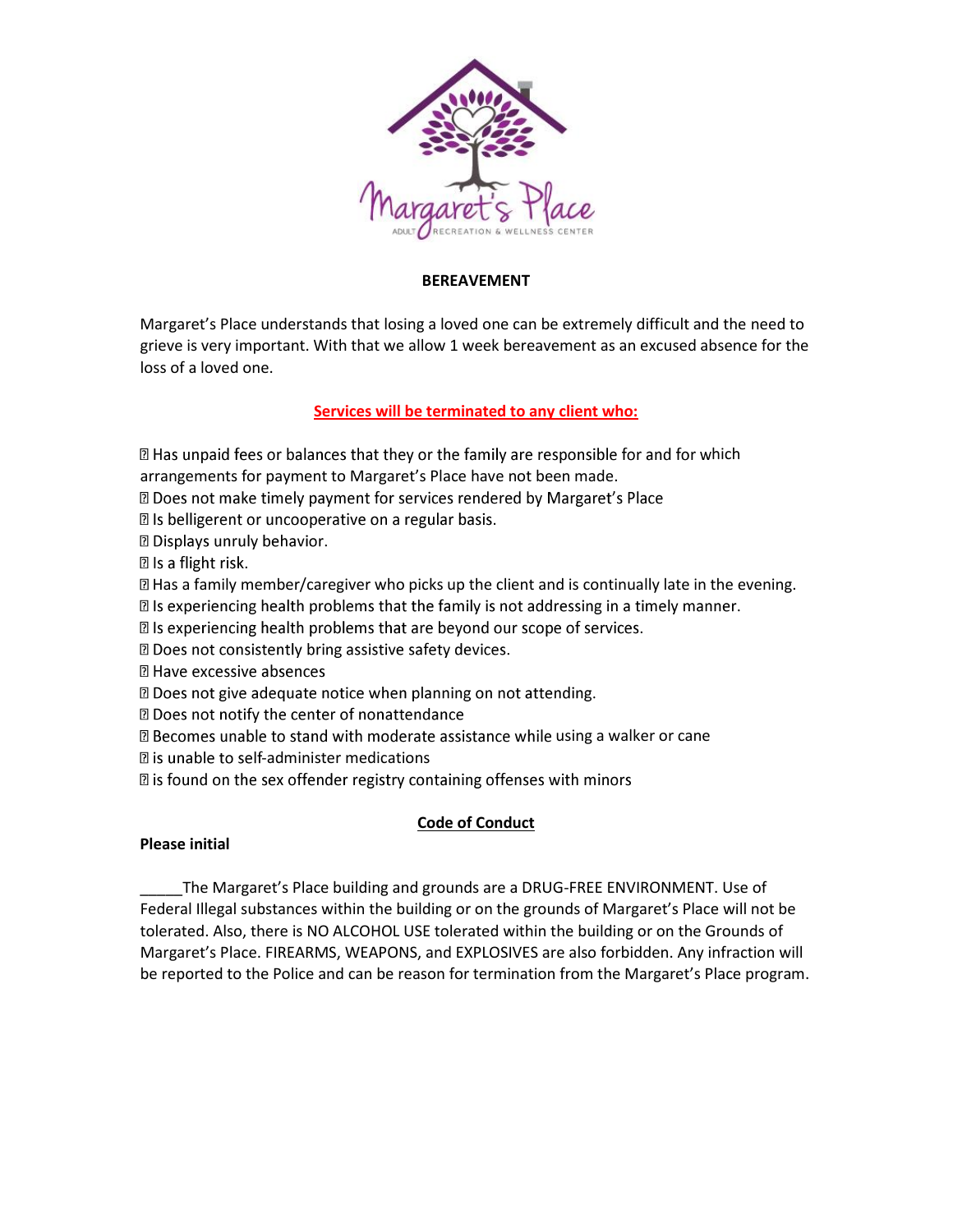

\_\_\_\_\_ In an attempt to ensure all weapon policies are followed all lockers will be randomly checked at Margaret's Place.

Profanity will not be tolerated in any form, written, or spoken.

\_\_\_\_\_Courtesy and respect will be shown to all persons at all times. Arguments, fights, or any other type of disruptive behavior which endangers other participants, will not be tolerated and will meet with either suspension or termination.

\_\_\_\_\_Discrimination and/or sexual harassment towards any person for any reason will not be tolerated and will lead to suspension or termination.

Damage or destruction of personal property of either the participants or staff or to the building or furnishings will not be tolerated.

Anyone desiring to make a complaint is to file such complaint in writing, signed, and dated, to the Director.

Margaret's Place will not be held responsible for any lost or stolen items. You are encouraged to keep all personal items at home or in a locker.

Anyone desiring to speak before the CEO is to request permission 48 hours in advance in order to schedule a meeting.

Lockers are assigned daily as needed. If you require a locker please speak with the director. Lockers are Margaret's Place property and can be searched at any time by management. Participants are responsible for providing a lock for their locker. The combination and or a copy of the key must also be given to the MP director.

No food or drink is allowed in lockers.

Solicitation for money/gifts from staff or other participants will not be tolerated.

Solicitation for rides from staff after business hours is not permitted.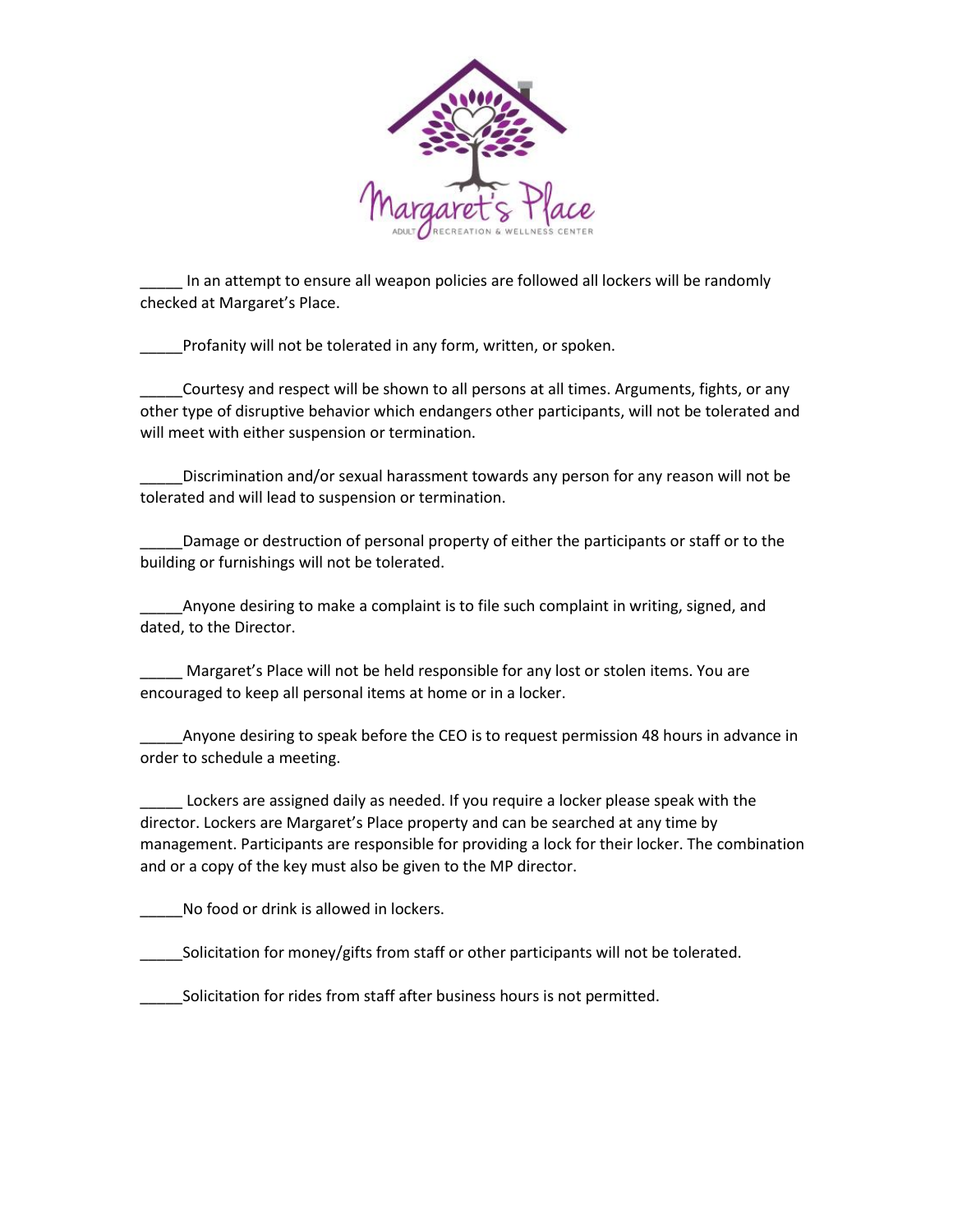

Margaret's Place has the right to charge a late cancelation bus fee in the amount of \$10 for last minute bus cancelations. In order to avoid this charge, you must call MP  $\omega$ 816.249.2300 before 6:00am the day of your scheduled pick up time. If no one answers please leave a voicemail stating that you will not be coming in for the day of. All calls, text messages and voicemails made after 6am will be subjected to a late charge unless accompanied by a doctor's excuse.

\_\_\_\_\_Our driver will call before he gets to your stop to let you know he is on the way. Once our drivers arrive for pick up, we will extend a courtesy period of 5 minutes for you to come outside before proceeding to the next scheduled pick-up. If you have any questions, concerns or changes after 6am please call us at 816.249.2300. All pick up changes have to be made be by calling the center not the driver by 2pm.

Margaret's Place closes at 6:00pm every day. If you arrive after 6:00pm to pick up your loved one or if no one was home to receive the participant from the bus you will be charged a late fee of \$25.00. If no one is home when the bus arrives to drop off your loved one they will be brought back to the center at the end of the driver's route. It will be your responsibility to provide transportation at that point.

If a participant is refusing to eat or chooses to bring lunch a refusal to eat form will be provided and a signature required.

Margaret's Place is a Locked Facility. Only Margaret's Place employees are allowed to open exterior doors and enter into doors that are marked "Employee only" .

If participants would like to take pictures or video of fellow participants or staff, permission from that individual is required.

\_\_\_\_\_Each participant will be requested to attend a personal interview at the center as preparation for consideration for admittance.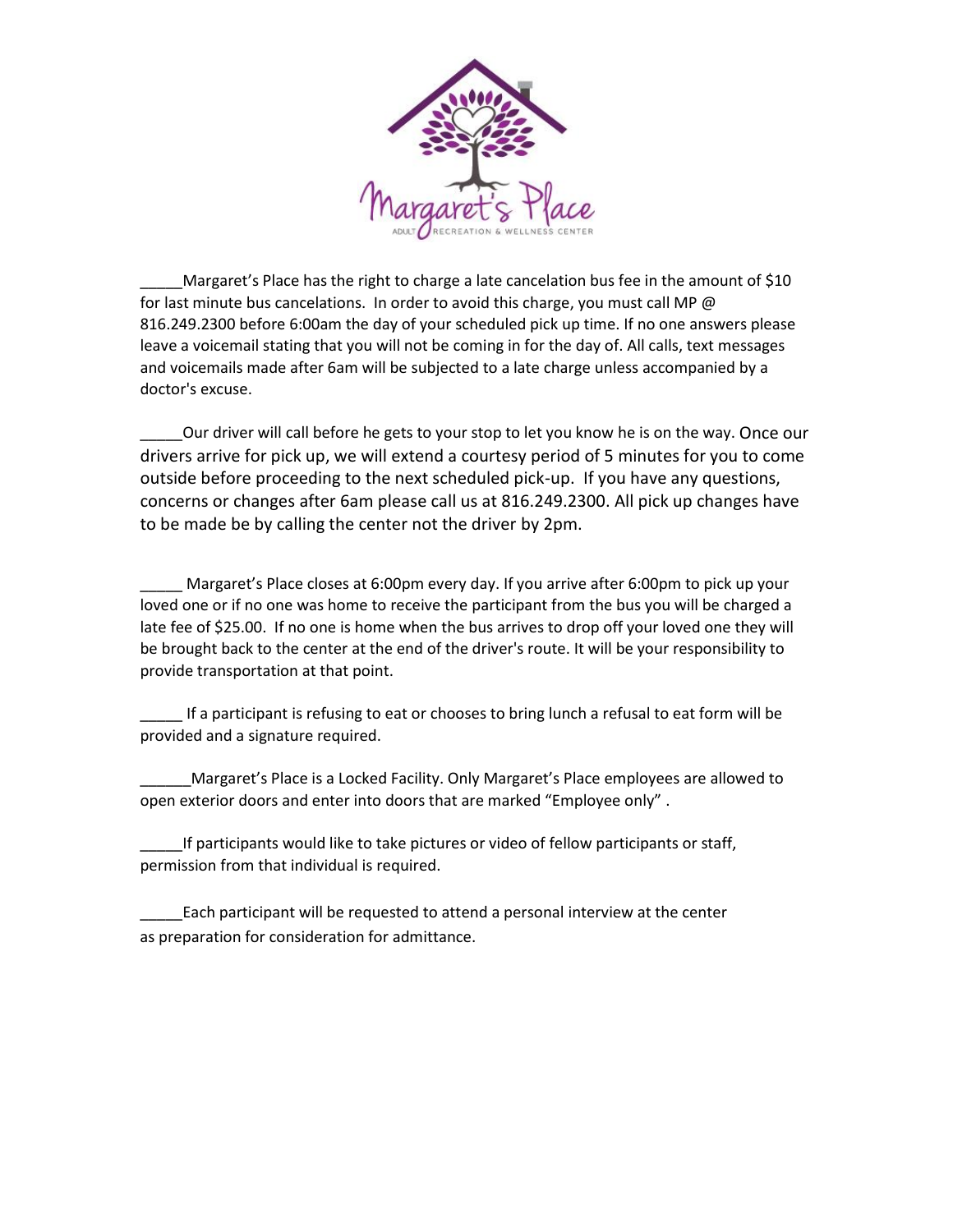

Each participant's physician will be requested to complete a medical report form verifying that the participant is free of communicable disease and has had a negative tuberculin skin test or chest x-ray with-in the past 6 months.

The participant will not be allowed to attend the program if he/she is ill or is considered infectious by staff on duty.

If a health emergency arises while at the Center, the family will be notified. If necessary, the participant will be transported to a hospital by the family, or by an ambulance obtained by the center at the family's expense.

After being ill admission and continuance to the Margaret's Place program is subject to the approval of the participant, participant's doctor, the family and the administrative staff of Margaret's Place.

\_\_\_\_\_ In respect to self-pay participants only ; payments for services are expected to be in by the 10<sup>th</sup> of each month in advance for service. No refunds will be given for no show or reschedules. A late charge will be assessed to all late invoices.

Margaret's Place is not responsible for any valuables or money kept in the participant's possession while at the center nor any lost or stolen items.

\_\_\_\_\_Should participants require medication, it shall be kept in pharmacy-labeled bottles with participant's name, expiration date, name of medication as specified by physician's order. Over the counter medication shall be labeled with at least participant's name. Medications will be kept in a safe and locked closet in the center assigned by management. Under no circumstance should over the counter or prescription medication be held on a participant's personal body/bag/locker. The participant will be required to take his/her own medication. Staff will be required to log when medication was taken.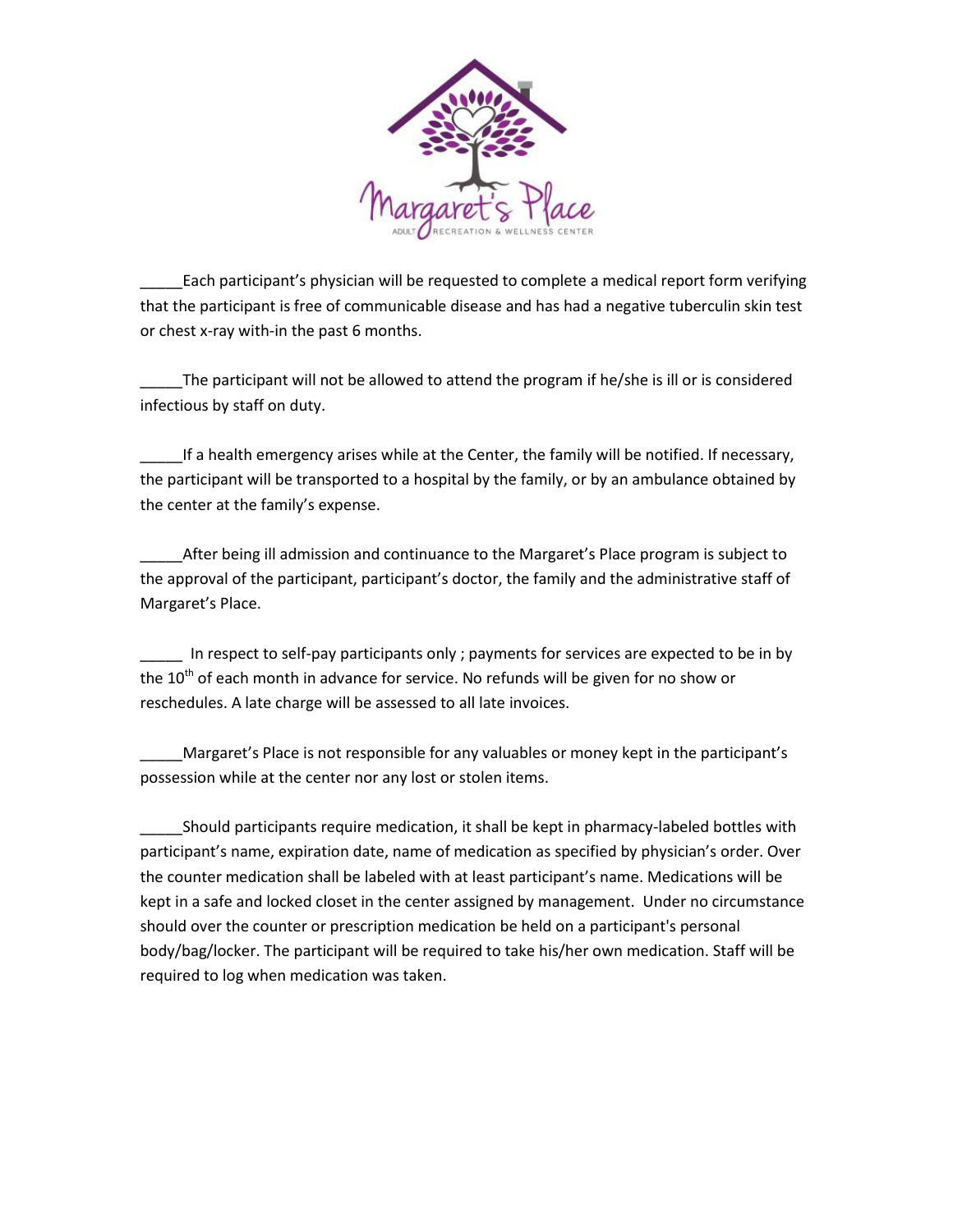

Margaret's Place strongly recommends you consult with your physician before beginning any exercise program. You should be in good physical condition and be able to participate in the exercise. Margaret's Place is not a licensed medical care provider and represents that it has no expertise in diagnosing, examining, or treating medical conditions of any kind, or in determining the effect of any specific exercise on a medical condition. You should understand that when participating in any exercise or exercise program, there is the possibility of physical injury. If you engage in this exercise or exercise program, you agree that you do so at your own risk, you are voluntarily participating in these activities, you assume all risk of injury to yourself, and agree to release and discharge Margaret's Place from any and all claims or causes of action, known or unknown.

\_\_\_\_\_ You should be in good physical condition and be able to participate in field trips. Margaret's Place is not a licensed medical care provider and represents that it has no expertise in diagnosing, examining, or treating medical conditions of any kind, or in determining the effect of any specific activity on a medical condition. You should understand that when participating in any field trip, there is the possibility of physical injury. If you participate in said field trip, you agree that you do so at your own risk, are voluntarily participating in these activities, you assume all risk of injury to yourself, and agree to release and discharge Margaret's Place from any and all claims or causes of action, known or unknown.

I acknowledge that I have read and agree to the terms in the Program Description and Policy and Procedures of Margaret's Place Senior Recreation Center. By signing below

Signature of participants **Date** Date of participants **Date** Date of Participants **Date** \_\_\_\_\_\_\_\_\_\_\_\_\_\_\_\_\_\_\_\_\_\_\_\_\_\_\_\_\_\_\_\_\_\_\_\_\_\_\_\_\_\_\_\_\_\_\_\_\_\_\_\_\_\_\_\_\_\_\_\_\_\_\_\_\_\_\_\_\_\_\_ Signature of participants Desiginated Agent **Date** Date

\_\_\_\_\_\_\_\_\_\_\_\_\_\_\_\_\_\_\_\_\_\_\_\_\_\_\_\_\_\_\_\_\_\_\_\_\_\_\_\_\_\_\_\_\_\_\_\_\_\_\_\_\_\_\_\_\_\_\_\_\_\_\_\_\_\_\_\_\_\_\_

\_\_\_\_\_\_\_\_\_\_\_\_\_\_\_\_\_\_\_\_\_\_\_\_\_\_\_\_\_\_\_\_\_\_\_\_\_\_\_\_\_\_\_\_\_\_\_\_\_\_\_\_\_\_\_\_\_\_\_\_\_\_\_\_\_\_\_\_\_\_\_

Signature of Directors and the state of the state of the state of the state of the state of the state of the state of the state of the state of the state of the state of the state of the state of the state of the state of